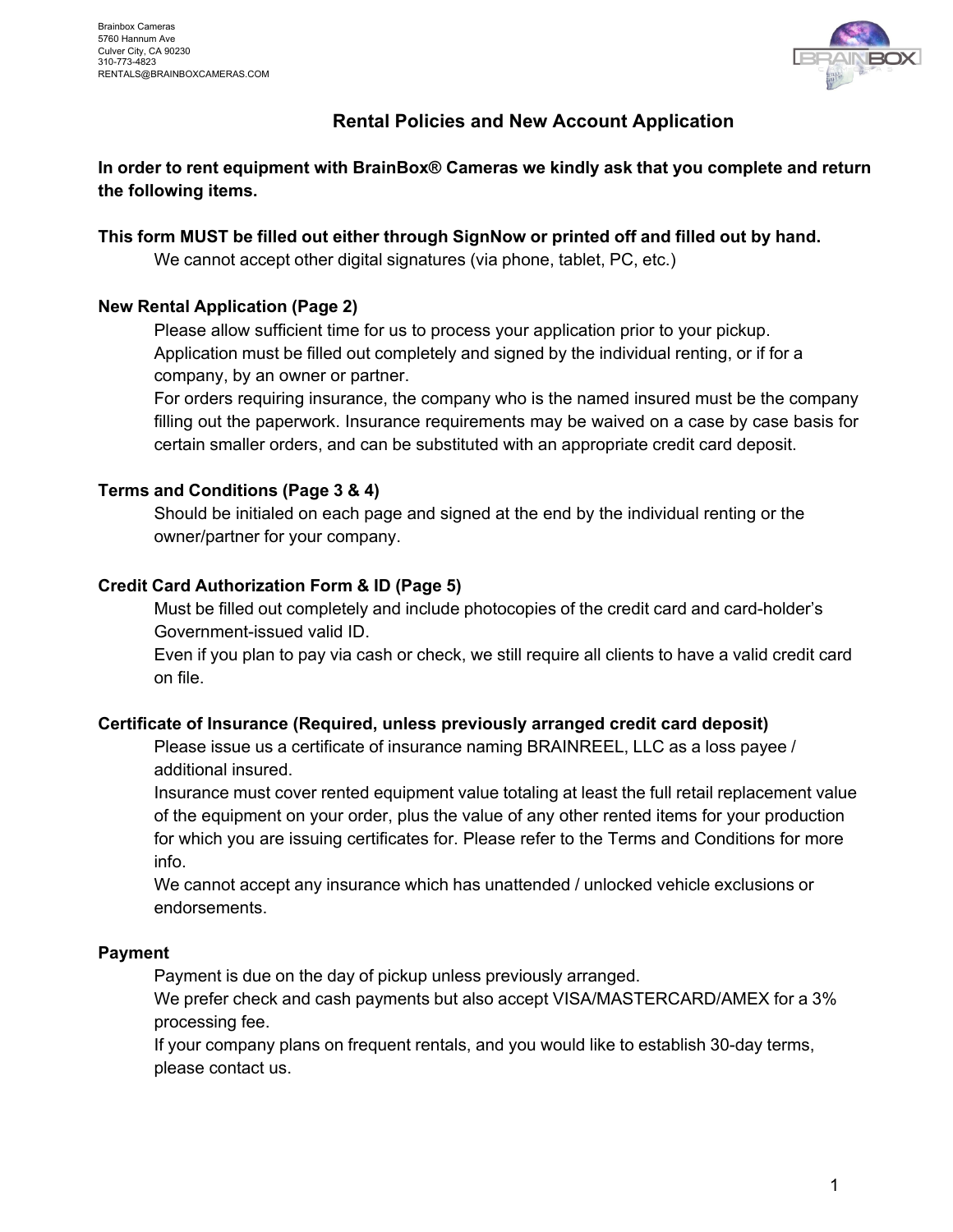

## **Rental Policies and New Account Application BRAINBOX**

**All fields required & kept strictly confidential**

| PRINCIPAL'S NAME: Web and the contract of the contract of the contract of the contract of the contract of the contract of the contract of the contract of the contract of the contract of the contract of the contract of the |  |
|-------------------------------------------------------------------------------------------------------------------------------------------------------------------------------------------------------------------------------|--|
|                                                                                                                                                                                                                               |  |
| ADDRESS: ADDRESS:                                                                                                                                                                                                             |  |
|                                                                                                                                                                                                                               |  |
|                                                                                                                                                                                                                               |  |
| <b>EMAIL: EMAIL: EMAIL: EMAIL: EMAIL: EMAIL: EMAIL: EMAIL: EMAIL: EMAIL: EMAIL: EMAIL: EMAIL: EMAIL: EMAIL: EMAIL: EMAIL: EMAIL: EMAIL: EMAIL: EMAIL: EMAIL: EMAIL: EMAIL: EMAIL</b>                                          |  |
|                                                                                                                                                                                                                               |  |
|                                                                                                                                                                                                                               |  |
|                                                                                                                                                                                                                               |  |
|                                                                                                                                                                                                                               |  |
|                                                                                                                                                                                                                               |  |

**The (undersigned) company/principal certifies that all information contained in this application is complete, factual and correct; and understands that BRAINBOX or BRAINREEL LLC and/or its agents or representatives will verify the information and use it to determine extending any credit. I authorize anyone to check any of the info and waive any rights to privacy of credit information rights or regulations. I understand this application will be denied for any falsities.**

| SIGN:                       | DATE: |  |
|-----------------------------|-------|--|
| PRINT:                      |       |  |
| ON BEHALF OF (COMPANY NAME) |       |  |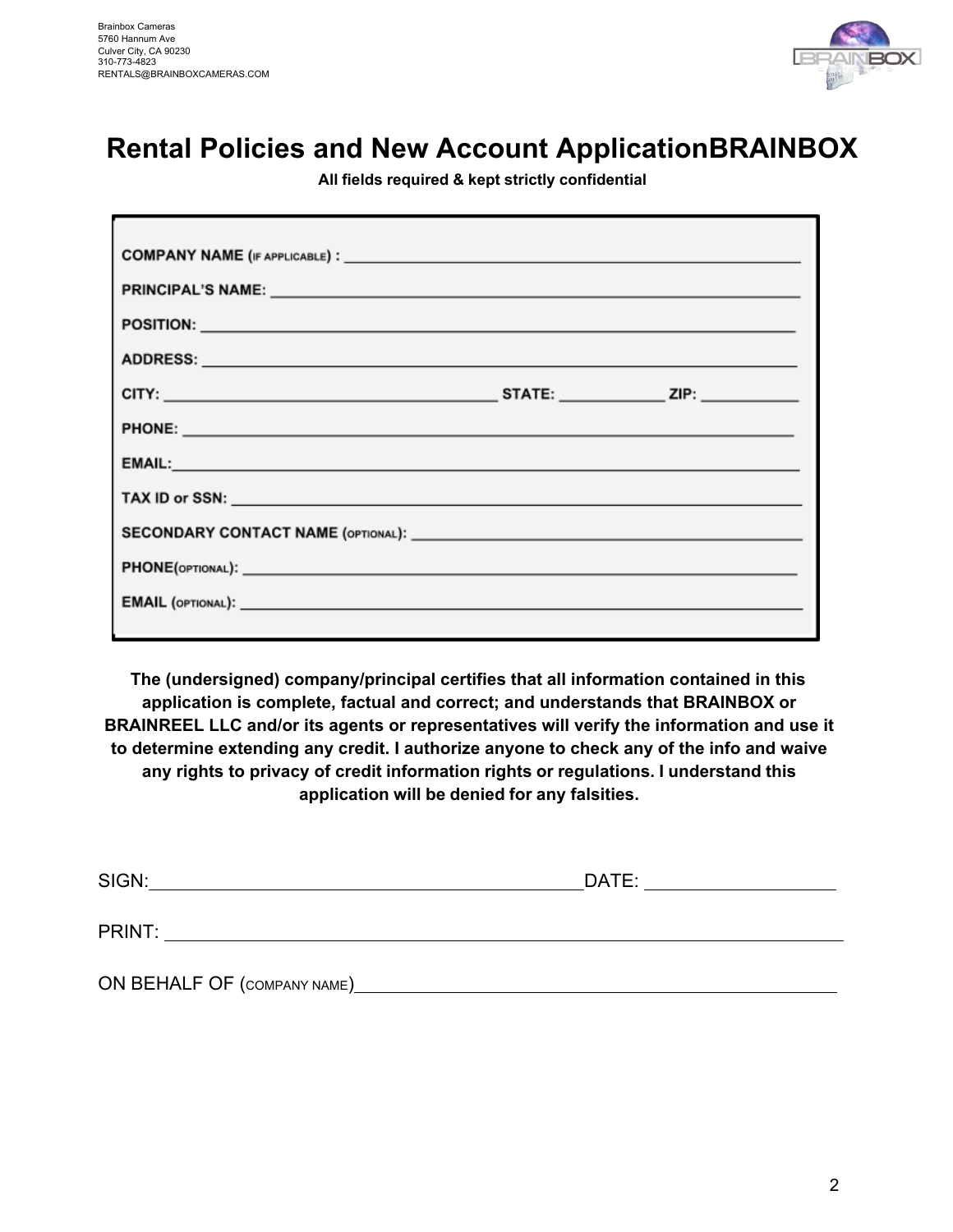

#### **LEASE/RENTAL AGREEMENT TERMS & CONDITIONS**

1. **Parties:** This agreement is entered between Lessee/Renter signing below ("You" and "your") and Brainreel LLC (doing business as Brainbox Cameras) and it's subsidiaries and affiliates ("Us", "We" and "our").

2. **Indemnity:** You agree to defend, indemnify, and hold Us, and our officers, employees, subsidiaries, and agents harmless from and against any and all claims, actions, causes of action, demands, rights, damages of any kind, costs, loss of profit, expenses and compensation whatsoever including court costs and attorneys' fees ("Claims"), in any way arising from, or in connection with the Vehicles and Equipment rented/leased (which vehicles and equipment, together, are referred to in this document as ("Equipment"), including, without limitation, as a result of its use, maintenance, or possession, irrespective of the cause of the Claim, from the time you take delivery on our premises or the Equipment is placed in transit by Us for delivery to You, until the Equipment is returned to us during normal business hours and we sign a written receipt for said Equipment.

3. **Loss or Damage to Equipment:** Once you have taken delivery of the Equipment, You are responsible for all loss, damage or destruction of the Equipment, including but not limited to risk/loss at our premises, to losses while in transit, while loading and unloading, while at any and all named and unnamed locations, while in storage and while on your premises. This responsibility shall not end until any Equipment that you have taken delivery of is returned during normal business hours. If equipment is returned after normal business hours, such as a vehicle returned in the yard or equipment returned in the after hours box, your responsibility for loss shall end once We next open during normal business hours. If there is a reason to believe a theft has occurred, you shall file a police report. You shall not be responsible for damage to or loss of the Equipment caused by our sole negligence or willful misconduct. You shall not be responsible for damage or loss resulting from mechanical or structural defect or breakdown due to failure on our part to perform normal, routine or scheduled maintenance.The acceptance of the return of Equipment is not a waiver of claims that We may have against You, not is it a waiver of claims for latent or patent damage to the Equipment.

4. **Qualified Operators and Protection of Others:** You will take reasonable precautions in regard to the use of the Equipment to protect all persons and property from injury or damage. You shall only allow the Equipment to be used by qualified technicians and/or, if licensing is required by law for the use of any Equipment, only licensed personnel, and only in strict accordance with the instructions of the equipment manufacturer. Such qualified or licensed technicians and personnel should know all the proper protocols to safeguard the public, the equipment and the data acquired. All data and media acquired with our equipment is the responsibility of You, and we are not liable for corrupted or otherwise damaged or lost media or data. We are not liable for any data recovery costs, and are not liable or responsible for any data or media left on Equipment, or if the malfunction of any equipment damages or otherwise harms data or media. You shall process, review, and backup their data in a timely manner. Equipment shall be used in strict accordance with all applicable laws, according to the standard operation procedures and only for the purpose of production contemplated.

5. **Sublease:** You warrant that you will not sub-rent or sublease any of the Equipment without our prior written consent. You will not assign, transfer or sublet your rights under this lease, and will not pledge, mortgage, or encumber the leased equipment in any way. You may not remove or cover any name plates, tags, stickers, or serial numbers which identify the equipment as belonging to Us.

6. **Equipment in Working Order /No Warranties:** Inspect your equipment thoroughly prior to taking delivery. The pickup/prep day before your shoot is provided to find any problems or defects with Equipment prior to leaving our place of business. We have tested the Equipment in accordance with reasonable industry standards and found it to be in working order immediately prior to the inception of this Agreement. By taking possession of the Equipment, You agree that it is in full working, undamaged condition, unless noted on invoice or checkout paperwork. Other than what is set forth herein, you acknowledge that the Equipment is rented/leased without warranty, or guarantee of any kind, express or implied, except as required by law or otherwise agreed upon by the parties in writing at the inception of this Agreement. We assume no liability for the performance or non-performance of the Equipment, irrespective of the cause. Without limiting the generality of the foregoing, you agree that we shall have no liability for consequential damages including, without limitation, loss of time or the need to reshoot or repair film or video footage. You shall have no right to receive refunds or credits for Equipment rental fees or other services as a result of damaged or malfunctioning equipment.

7. **Inspection:** At all times during the equipment rental, We shall have the right to inspect and/or observe the use of rented equipment.

8. **Alterations:** You shall not make any alterations, additions or improvements to the equipment without our the consent, including but not limited to the removal of serial numbers, labels and/or logos.

9. **Property Insurance:** You shall, at your own expense, maintain at all times during the term of this Agreement, all risk perils property insurance ("Property Insurance") covering the Equipment from all sources (Equipment Rental Floater or Production Package Policy) including coverage for, without limitation, (i) theft by force (ii) theft by fraudulent scheme and/or "voluntary parting" (iii) mysterious disappearance (iv) loss of use of the Equipment for loss of use (v) theft from unattended vehicles. Coverage shall begin from the time you or your or agents pick up or begin prepping the Equipment at our place of business, or take delivery of the Equipment, whichever is applicable, and shall continue until the time the Equipment is returned to and accepted by us. The Property Insurance shall be on a worldwide basis shall name us as an additional insured and as the loss payee with respect to the Equipment and shall cover all risks of loss of, or damage or destruction to the Equipment. The Property Insurance coverage shall be sufficient to cover the Equipment at its replacement value plus the sum of all other rented equipment leased to you at the same time from any and all parties.

10. **Vehicle Insurance:** If you are renting a vehicle from us, You shall, at your own expense, maintain business motor vehicle liability insurance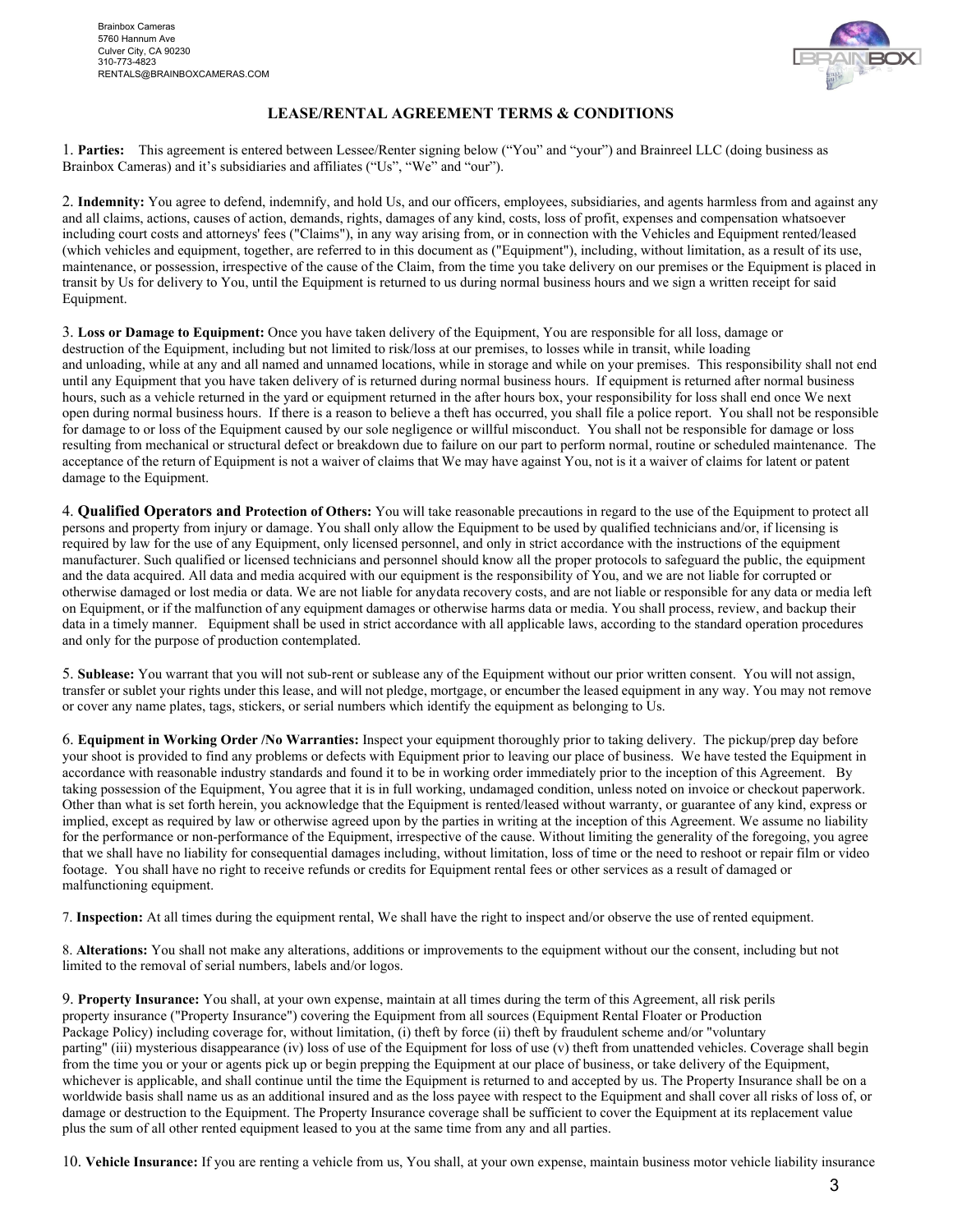

("Vehicle Insurance"), including coverage for loading and unloading Equipment and hired motor vehicle physical damage insurance, covering owned, non-owned, hired and rented vehicles, including utility vehicles such as trailers. Coverage for physical damage shall include "comprehensive" and "collision" coverage. We shall be named as an additional insured with respect to the liability coverage, and as a loss payee with respect to the physical damage coverage. The Vehicle Insurance shall also include coverage for pollution caused by any vehicles. The Vehicle Insurance shall provide not less than \$1,000,000. in combined single limits liability coverage and actual cash value for physical damage and shall provide that said insurance is primary coverage with respect to all insured, the limits of which must be exhausted before any obligation arises under our insurance.

11. **Workers Compensation Insurance:** You shall, at your own expense, maintain worker's compensation/employer's liability insurances statutorily required during the course of the Equipment rental with minimum limits of \$1,000,000. In those circumstances where labor is supplied by us, than those persons shall be considered either your employees or independent contractors.

12. **Liability Insurance:** You shall, at your own expense, maintain commercial general liability insurance ("Liability Insurance"), including coverage for the operations of independent contractors and standard contractual liability coverage. The Liability Insurance shall name us as an additional insured and provide that said insurance is primary coverage with respect to all insured, the limits of which must be exhausted before any obligation arises under our insurance. Such insurance shall remain in effect during the course of this Agreement, and shall include, without limitation, the following coverage which shall meet the following minimums:

**Commercial General Liability:** \$1,000,000 per occurrence & annual aggregate of \$2,000,000. Standard contractual liability, personal injury liability, completed operations, and product liability shall be included.

**Aircraft Liability (if filming from an aircraft):** \$5,000,000 per occurrence limit.

13. **Insurance Generally:** All insurance maintained by you pursuant to the foregoing provisions shall contain a waiver of subrogation rights in respect of any liability imposed by this Agreement on you as against us. You shall hold us harmless from and shall bear the expense of any applicable deductible amounts and self insured retentions provided for by any of the insurance policies required to be maintained under this Agreement. In the event of loss, you shall promptly pay amount of the deductible amount or self-insured retention or the applicable portion thereof to us or the insurance carrier, as applicable. Notwithstanding anything to the contrary contained in this Agreement, the fact that a loss may not be covered by insurance provided by you under this Agreement or, if covered, is subject to deductibles, retentions, conditions or limitations shall not affect your liability for any loss. Should you fail to procure or pay the cost of maintaining in force the insurance specified herein, or to provide us upon request with satisfactory evidence of the insurance, We may, but shall not be obliged to, procure the insurance and you shall reimburse us on demand for its costs. Lapse or cancellation of the required insurance shall be deemed to be an immediate and automatic default of this agreement. The grant by you of a sublease of the Equipment rented/leased shall not affect your obligation to procure insurance on our behalf, or otherwise affect your obligations under this Agreement. Insurance shall be written by a reputable insurance company and evidence provided in a form acceptable to Us.

14. **Insurance Coverage for Sub-Contractors/Independent Contractors:** Renter shall ensure any and all sub-contractors and/or independent contractors performing services under this Agreement meet the insurance requirements of this agreement by including all sub-contractors/independent contractors as "insured" under its policies.

15. **Cancellation of Insurance:** You and your insurance company shall provide us with not less than 30 days written notice prior to the effective date of any cancellation or material change to any insurance maintained by you pursuant to the foregoing provisions.

16. **Certificate of Insurance:** Before obtaining possession of the Equipment you shall provide to us Certificates of Insurance confirming the coverage specified above. All certificates shall be signed by an authorized agent or representative of the insurance carrier. If for whatever reason you fail to provide us with an adequate insurance certificate, that failure does not relieve you of your other obligations under this agreement.

17. **Drivers:** Any and all drivers who drive the vehicles you are renting/leasing from us shall be duly licensed, trained and qualified to drive vehicles of the type rented. Although we may, from time to time, recommend certain drivers with whom we are familiar, we do not supply drivers and make no warranty as to the licensing, training, or other qualifications of the driver. You must supply and employ any driver who drives the vehicle (even if the driver is the registered owner of the vehicle or owner of a company that owns the vehicle) and that driver shall be deemed to be your employee for all purposes and shall be covered as an additional insured on all of your applicable insurance policies. Any drivers you provide will be deemed qualified to sign for Equipment received, if applicable.

18. **Compliance With Law and Regulations:** You agree to comply with the laws of all states in which the Equipment is transported and/or used as well as all federal and local laws, regulations, and ordinances pertaining to the transportation and use of such Equipment. Without limiting the generality of the foregoing and by way of example, you shall at all times (i) display all necessary and proper placards and markings; (ii) obtain all necessary permits and registrations; (iii) employ duly licensed, trained, and qualified drivers; (iv) ensure compliance with all DOT regulations including vehicle weight limits; and (v) keep all required logs and records. You shall indemnify and hold us harmless from and against any and all fines, levies, penalties, taxes and seizures by any governmental authority in connection with or as a result of your possession or use of the Equipment including, without limitation, the full replacement value of the Equipment in the event of seizure or impound, including our reasonable costs and attorneys fees. If the equipment is for any reason confiscated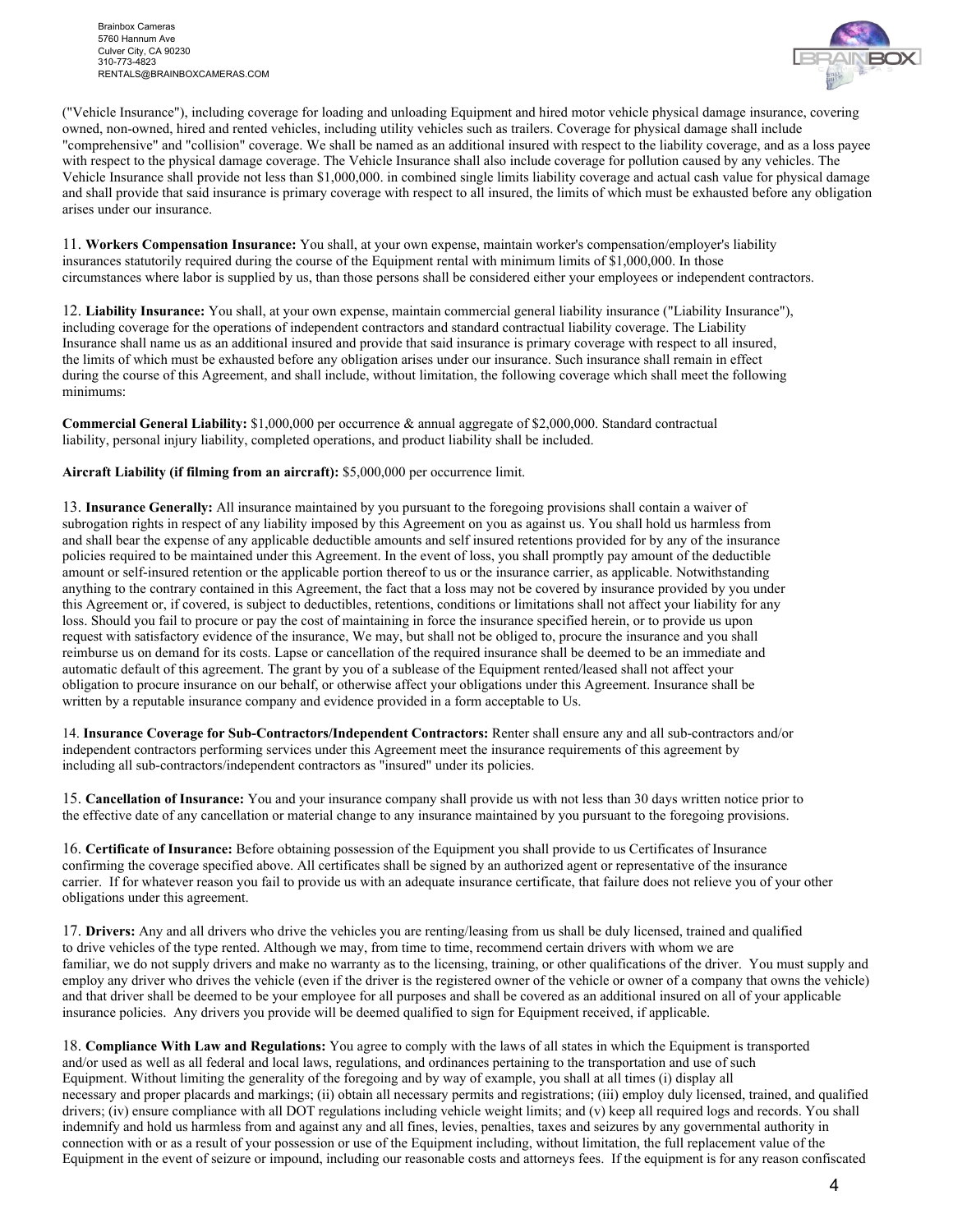

by a public authority, You will be liable for continued rental charges until the equipment is returned to Us. You agree to only operate vehicles inside the state in which your rented the vehicle ("intrastate commerce") and to not transport any hazardous materials. This lessor cooperates with all Federal, State, and local law enforcement officials nationwide to provide the identity of customers who operate this rental CMV.

19. **Compensation for Loss and Damage:** If equipment is lost or damaged, You shall be responsible to us for the new replacement cost value (including expedited shipping) or repair costs of the Equipment (if the Equipment can be restored, by repair, to its pre-loss condition) whichever is less. Our determination whether the damaged equipment shall be replaced or repaired shall be conclusive. Rental fees at the standard full daily rental rate per day for any lost, damaged or stolen equipment shall continue to accrue per day until we have received payment for such equipment. (In effect, the lost or damaged item has not been returned until receiving payment effectively "returns" the item.) Any such lost or damaged item shall be considered a Late Return for the period between the expected return date and when payment is received. Accrued rental charges shall not be applied against the purchase price or cost of repair of the lost, stolen or damaged Equipment.

20. **Subrogation:** You hereby agree that we shall be subrogated to any recovery rights you may have for damage to the Equipment rented/lease.

21. **Bailment:** This agreement constitutes an Agreement or bailment of the Equipment and is not a sale or the creation of a security interest. You will not have, or at any time acquire, any right, title, or interest in the Equipment, except the right to possession and use as provided for in this Agreement. We will at all times be the sole owner of the property.

22. **Expenses:** You will be responsible for all expenses, including but not limited to fuel, lubricants, and all other charges in connection with the operation of the Equipment.

23. **Condition of Equipment:** You assume all obligation and liability with respect to the possession of Equipment, and for its use, condition, and storage during the term of this Agreement except as otherwise set forth herein. You will, at your own expense, maintain the Equipment in good mechanical condition and running order, allowing for reasonable wear and tear. The rent on any of the Equipment will not be prorated or abated while the Equipment is being serviced or repaired for any reason for which you are liable. We will not be under any liability or obligation in any manner to provide service, maintenance, repairs, or parts for the Equipment, except as otherwise specially agreed. All installations, replacements, and substitutions of parts or accessories with respect to any of the Equipment will become part of the Equipment and will be owned by us.

24. **Pre-Production Prepping of the Equipment:** You will have the opportunity to prep the equipment at our rental facility, on location, or at another place. You are considered to have taken delivery of the equipment once the "prepping" has begun, regardless if this is done on our premises. You are also responsible for any damage you cause to the equipment, premises or persons as a result of your activity.

25. **Transportation of Equipment:** You are responsible for the transportation of equipment to and/or from any location. You are responsible for all costs (transportation charges, taxes, duties, broken fees, bonds, insurance and any other costs) incurred during transit, unless specifically invoiced by us in advance. We will not accept collect shipments from you. If you choose to take possession of the Equipment by common carrier, courier, or having your agent pick up the equipment, You are deemed to take possession of the equipment when the Equipment is tendered to the common carrier, courier, or agent.

26. **Shipped or Delivered Orders:** If Your order is to be shipped or delivered, You agree to waive all rights to prep and inspect gear prior to receipt of your rented equipment. Our agent, employee, or personnel will instead prepare, test, and inspect all equipment to common industry standards to ensure everything is in acceptable working order. Any irregularities, defects, damages, etc. will be noted and relayed to You prior to packaging the equipment for shipment/delivery. You have the option to cancel the order without penalty if any damages/defects are found and deemed unacceptable, and if We are unable to provide a reasonable replacement. After our prep technician signs off on all the equipment in the order and double-checks it for completeness, all equipment will be carefully packaged in appropriate containers / cases for shipment or delivery, and will be documented. You acknowledge and understand that equipment can be lost or damaged in transit due to issues beyond our control. If any damages, defects, or other problems are found with the equipment upon return that were not previously noted by the inspecting technician, You accept all responsibility for said damages under the terms of this agreement.

27. **Key Receipt:** If you are renting one or more vehicles or utilizing our after hours drop box, you are considered to have taken delivery of the equipment (including contents loaded by us on the vehicle) once you or your agent receives keys or receives a lockbox combination to pick up keys at a later date.

28. **Accident Reports:** If any of the Equipment is damaged, lost, stolen, or destroyed, or if any person is injured or dies, or if any property is damaged as a result of its use, maintenance, or possession, you will promptly notify us of the occurrence, and will file all necessary accident reports, including those required by law and those required applicable insurers. You, your employees, and agents will cooperate fully with us and all insurers providing insurance under this Agreement in the investigation and defense of any claims. You will promptly deliver to us any documents served or delivered to you, your employees, or its agents in connection with any claim or proceeding at law or in equity begun or threatened against you, us, or both of us.

29. **Return:** Upon the expiration date of this Agreement with respect to any or all Equipment, you will return the property to us, together with all accessories, free from all damage and in the same condition and appearance as when received by you, allowing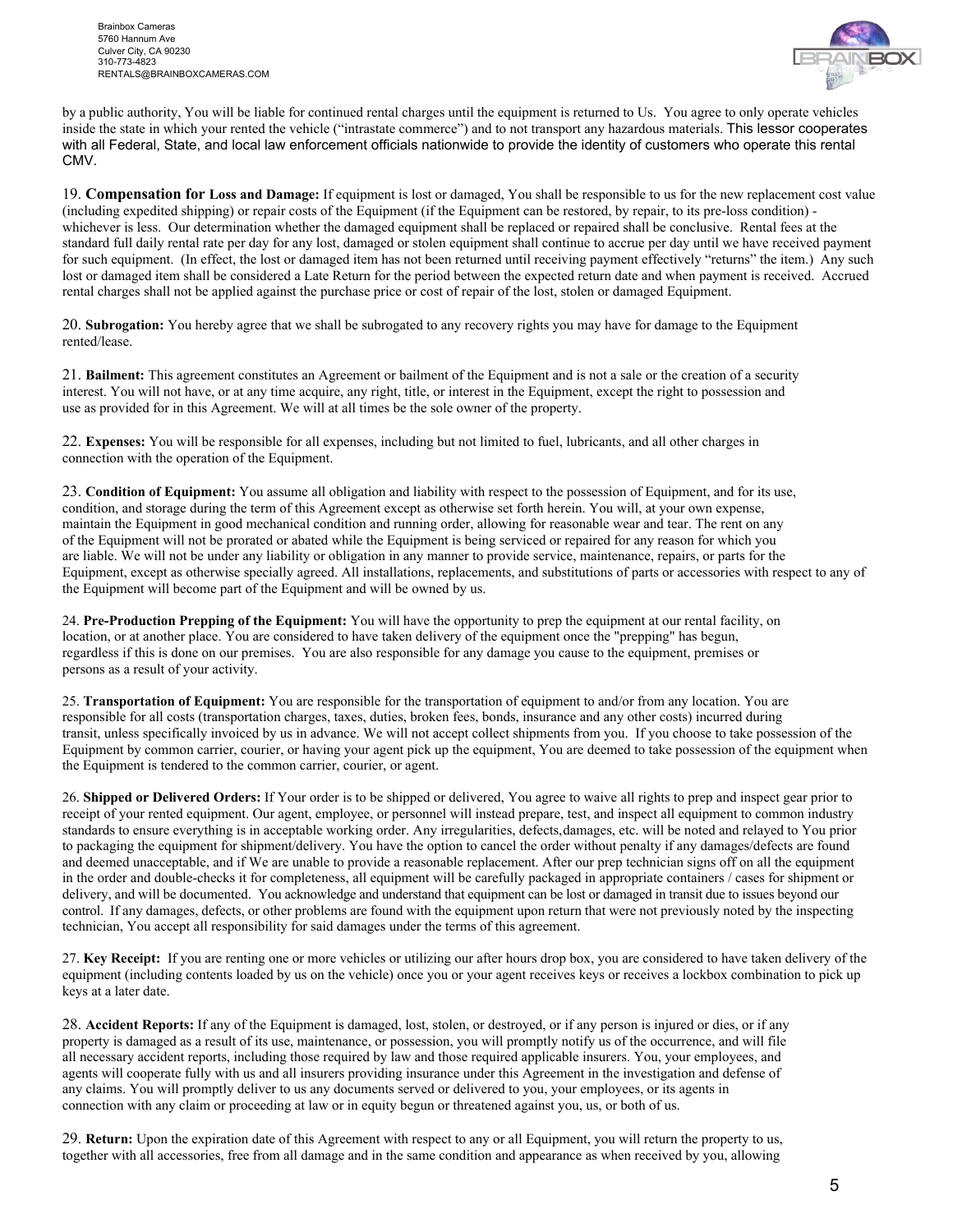



30. **Additional Equipment:** Additional Equipment may from time to time be added as the subject matter of this Agreement as agreed on by the parties.

31. **Entire Agreement:** This Agreement and any attached schedules, which are incorporated by reference and made an integral part of the Agreement, constitute the entire agreement between the parties. No agreements, representations, or warranties other than those specifically set forth in this Agreement or in the attached schedules will be binding on any of the parties unless set forth in writing and signed by both parties. All amendments to this agreement must be in writing and signed by both parties. Other than by this amendment procedure, this Agreement may not be amended, modified, or altered in any manner except in writing signed by both parties.

32. **Counterparts and Facsimile Signatures:** This agreement may be executed simultaneously or in two or more counterparts each of which shall be deemed an original and all of which shall taken together shall constitute one in the same instrument. A facsimile, photocopy, electronically completed, or scanned image of this document shall be considered as true as the original and shall remain in full effect.

#### 33. **This agreement shall remain in effect until canceled by mutual consent of both parties.**

34. **Applicable Law:** This Agreement will be deemed to be executed and delivered in the State of California and to venue in Los Angeles County, California. This Agreement shall be governed by the laws of the State of California.

35. **Collection and Arbitration:** Invoices are payable upon receipt of invoice unless a different payment method is agreed upon in writing. Payments not received within thirty (30) days of invoice shall be considered past due and late charges and finance charges of 2% of the open balance per month may be assessed. Any and all discounts (including weekly and monthly rental discounts) applied to invoices shall no longer apply once an invoice becomes past due, and charges may be recomputed using our then current daily rental rates. You agree to pay attorneys' fees and collection costs in the event it is deemed necessary by us to pursue collection of past due accounts through a collection agency or by an attorney. This includes efforts to collect on equipment losses. Any controversy or claim, including any claim of misrepresentation, arising out of or related to this Agreement or breach of this Agreement will be settled by arbitration, in Los Angeles County, Arizona. The arbitration will be conducted by a single arbitrator under jurisdiction of and the then-current rules of the American Arbitration Association. The decision and award of the arbitrator will be final and binding and any award may be entered in any court having jurisdiction. The prevailing party in any such arbitration shall be entitled to an award of reasonable attorneys fees and costs in addition to any other relief granted.

36. **Severability:** If any provision of this Agreement or the application of any of its provisions to any party or circumstance is held invalid or unenforceable, the remainder of this Agreement, and the application of those provisions to the other parties or circumstances, will remain valid and in full force and effect.

#### 37. **THE OWNER DOES NOT EXTEND ANY OF ITS MOTOR VEHICLE FINANCIAL RESPONSIBILITY OR PROVIDE PUBLIC LIABILITY INSURANCE COVERAGE TO THE RENTER, AUTHORIZED DRIVERS OR ANY OTHER DRIVER.**

38. **Late Returns:** Unless otherwise agreed to prior to pickup and in writing, pick up takes place after 1pm the business day before your 1st shooting day and must be returned before 11am on your scheduled return day. Any equipment not returned by the expected due date and time shall be considered a Late Return. Rental fees at the normal full daily rental rate per day shall continue to accrue per day until said equipment has been returned, with a minmum one day charge. No discounts shall apply to Late Returns. Returning equipment late can create problems for future rental orders reservations. When an item is not returned on time, we must stop accepting new reservations for that item since the return time is unknown, and may be forced to cancel, alter, or incur subrental costs for existing reservations. Furthermore, since our orders typically consist of a collection of items being used together, an unplanned late return can have a cascading effect on our ability to book entire orders in the future. Therefore, a single late return item can create lost revenues many times the amount of a single late item. Since it can be extremely difficult to document missed rental revenue, and due to the additional administrative time, unknown subrental costs, and loss of negotiating leverage and goodwill involved with dealing with situations created by late returns, parties agree that a surcharge of 25% of the full daily rental amount for Late Return items shall be charged per day as fair compensation for this lost revenue and additional administrative costs.

39. **Cancellation of Reservations:** In the event of cancellation on an item or order within 48 hours of scheduled pickup, or if You fail to show up on your designated pickup date, We reserve the right to charge You a cancellation fee of 10% of the total invoice value, plus any subrental costs or shipping and pickup/delivery costs which we may have incurred on your behalf. A non-refundable security deposit may be required in order to reserve certain dates or based on the parameters of a particular project. The nonrefundable security deposit functions as an "advance" and will be applied against any charges incurred under the Agreement (e.g. daily rental rate, changes, damages, etc). If the reservation is canceled, this security deposit is not refundable.

40. **Water Damage:** You agree to take reasonable care to avoid getting Equipment wet and to notify us in the event Equipment does become wet. While wet equipment may initially work, water exposure to circuit boards and mechanical equipment will reduce the life of the equipment in unpredictable ways.Any electronic equipment whose internal circuits and or wiring become wet under your care shall be considered a total loss for purposes of evaluating charges for equipment damage, and other equipment will be evaluated on a case-by-case basis.

41. **Bankruptcy, Default & Right of Entry:** In the event that You fail to make payment when due, fail to return equipment in a timely manner,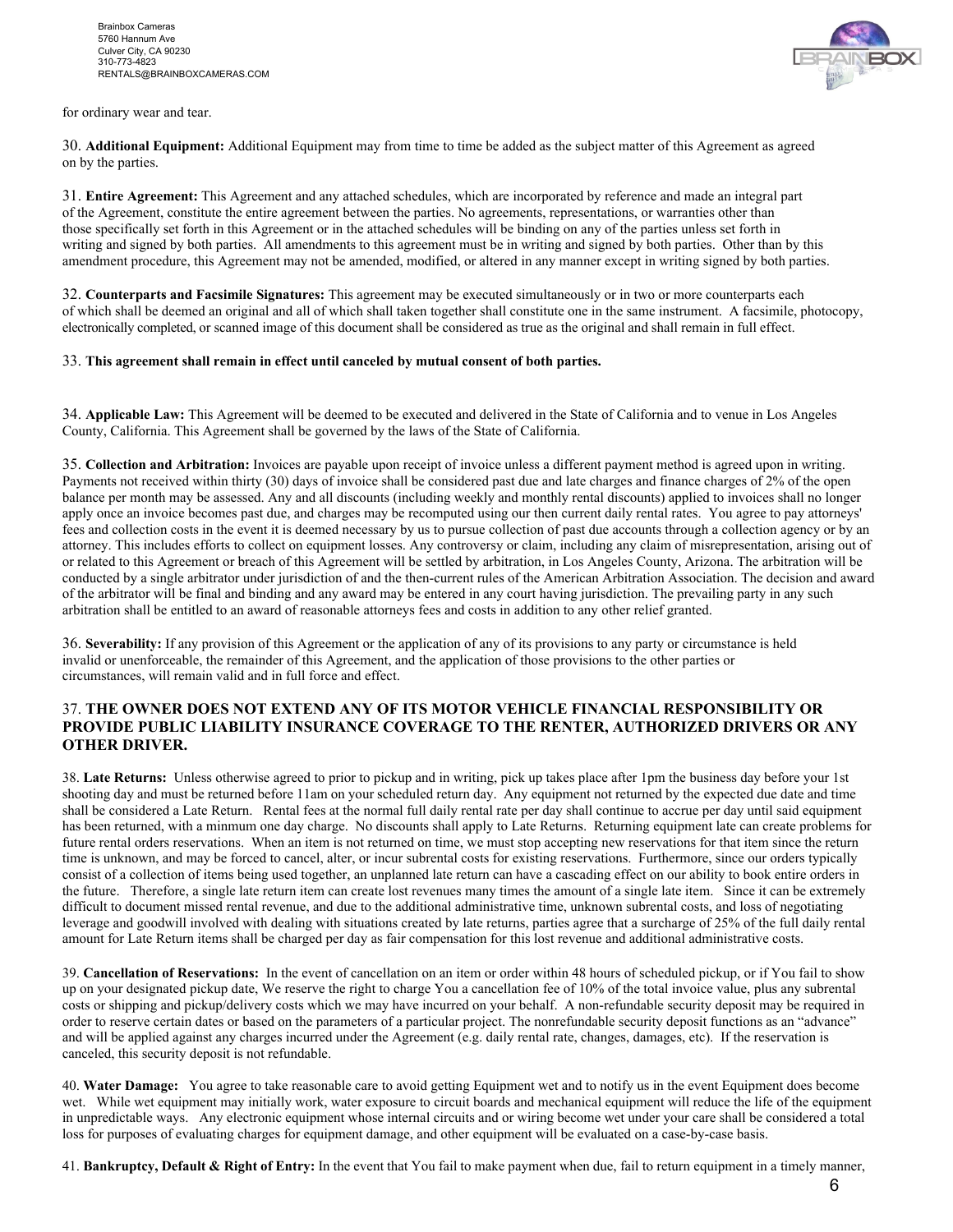

or enter into a state of insolvency, bankruptcy, or receivership, You will be in default. We may terminate this lease and repossess the equipment without prior notice to You or the receiver, trustee, and assignee for the benefit of creditors or levying officer. We or our agents may lawfully enter at reasonable times the premises wherein the equipment resides for the purpose of inspection and repossession without liability for trespass or damage that may occur upon such entry.

42. **Pricing & Availability:** Pricing and availability are subject to change without notice and is not guaranteed. In case of a discrepancy between our website and your quote or invoice from our rental management system, the rental management system shall prevail. Rentals are not reserved until this rental contract, a valid insurance certificate meeting our requirements, and payment information is received. At that point we will reserve the agreed upon equipment for your rental. We always make our best efforts to please our customers and assure that your equipment is available and in working condition for your pickup. However, in the event of unforeseen circumstances that prevent us from providing the reserved equipment for the scheduled price, such as equipment that is returned late or damaged from a prior rental, we will make commercially reasonable efforts to find alternatives, including other vendors, or refunds of payment/deposit. You agree not to hold Us liable for any costs from cancellations delays or other expenses that may arise if equipment reserved becomes unavailable.

43. **LESSEE/RENTER AGREES TO THE ABOVE TERMS AND CONDITIONS AS LISTED I ITEMS 1 THROUGH 43, and is liable for the equipment and vehicles from the time delivery is accepted at our premises until the time they are returned to us and are signed back in.**

AUTHORIZED REPRESENTATIVE:

COMPANY NAME: ADDRESS:

\_\_\_\_\_\_\_\_\_\_\_\_\_\_\_\_\_\_\_\_\_\_\_\_\_\_\_\_ \_\_\_\_\_\_\_\_\_\_\_\_\_\_\_\_\_\_\_\_\_\_\_\_\_\_\_\_

PRINT YOUR NAME: TITLE:

PHONE NUMBER: EMAIL:

 $\_$  , and the set of the set of the set of the set of the set of the set of the set of the set of the set of the set of the set of the set of the set of the set of the set of the set of the set of the set of the set of th

 $\_$  , and the set of the set of the set of the set of the set of the set of the set of the set of the set of the set of the set of the set of the set of the set of the set of the set of the set of the set of the set of th

\_\_\_\_\_\_\_\_\_\_\_\_\_\_\_\_\_\_\_\_\_\_\_\_\_ \_\_\_\_\_\_\_\_\_\_\_\_\_\_\_\_\_\_\_\_\_\_\_\_\_\_\_

SIGNATURE: DATE: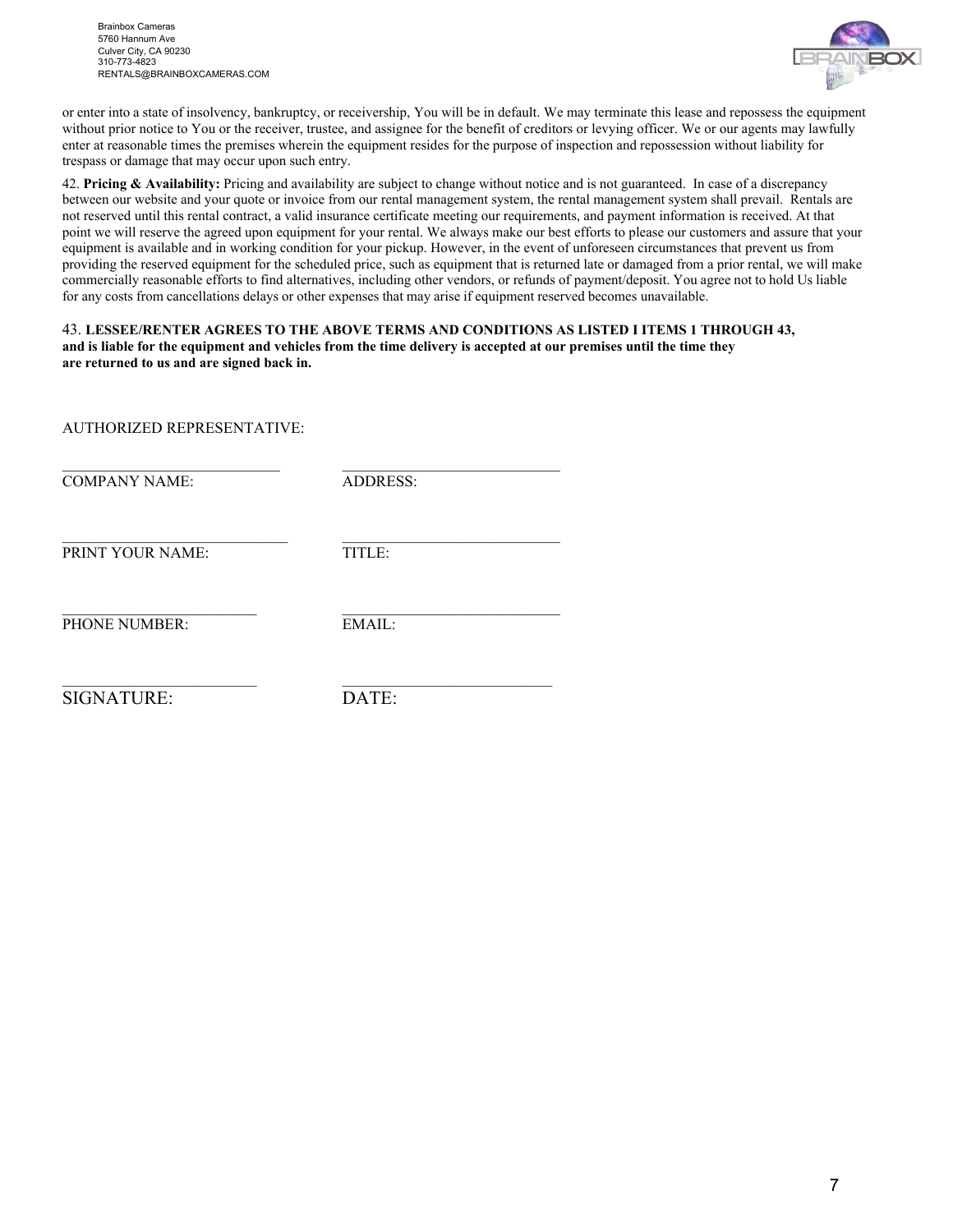

## **CREDIT CARD AUTHORIZATION FORM**

| CARD TYPE (CHECK ONE): VISA []                                                                                 |  | MASTERCARD [ ] | AMEX[] |  |
|----------------------------------------------------------------------------------------------------------------|--|----------------|--------|--|
| INDIVIDUAL NAME: UNIVERSITY OF A SERVICE OF A SERVICE OF A SERVICE OF A SERVICE OF A SERVICE OF A SERVICE OF A |  |                |        |  |
|                                                                                                                |  |                |        |  |
|                                                                                                                |  |                |        |  |
|                                                                                                                |  |                |        |  |
|                                                                                                                |  |                |        |  |
|                                                                                                                |  |                |        |  |
|                                                                                                                |  |                |        |  |

| PLEASE INCLUDE FRONT/BACK<br>OF CREDIT CARD |  |
|---------------------------------------------|--|
|                                             |  |

PLEASE INCLUDE FRONT OF **DRIVER'S LICENSE OR** PHOTO ID

BY SIGNING THIS AGREEMENT I AUTHORIZE BRAINBOX TO CHARGE THE CREDIT CARD PROVIDED FOR ORDERS PLACED OR FEES ASSESSED IN ACCORDANCE WITH THE BRAINBOX RENTAL AGREEMENT. I HAVE READ THE BRAINBOX RENTAL & CANCELLATION POLICIES AND I UNDERSTAND THAT I WILL BE HELD FULLY RESPONSIBLE FOR THE ABOVE CHARGES

CARDHOLDERS NAME: SIGN:

DATE: